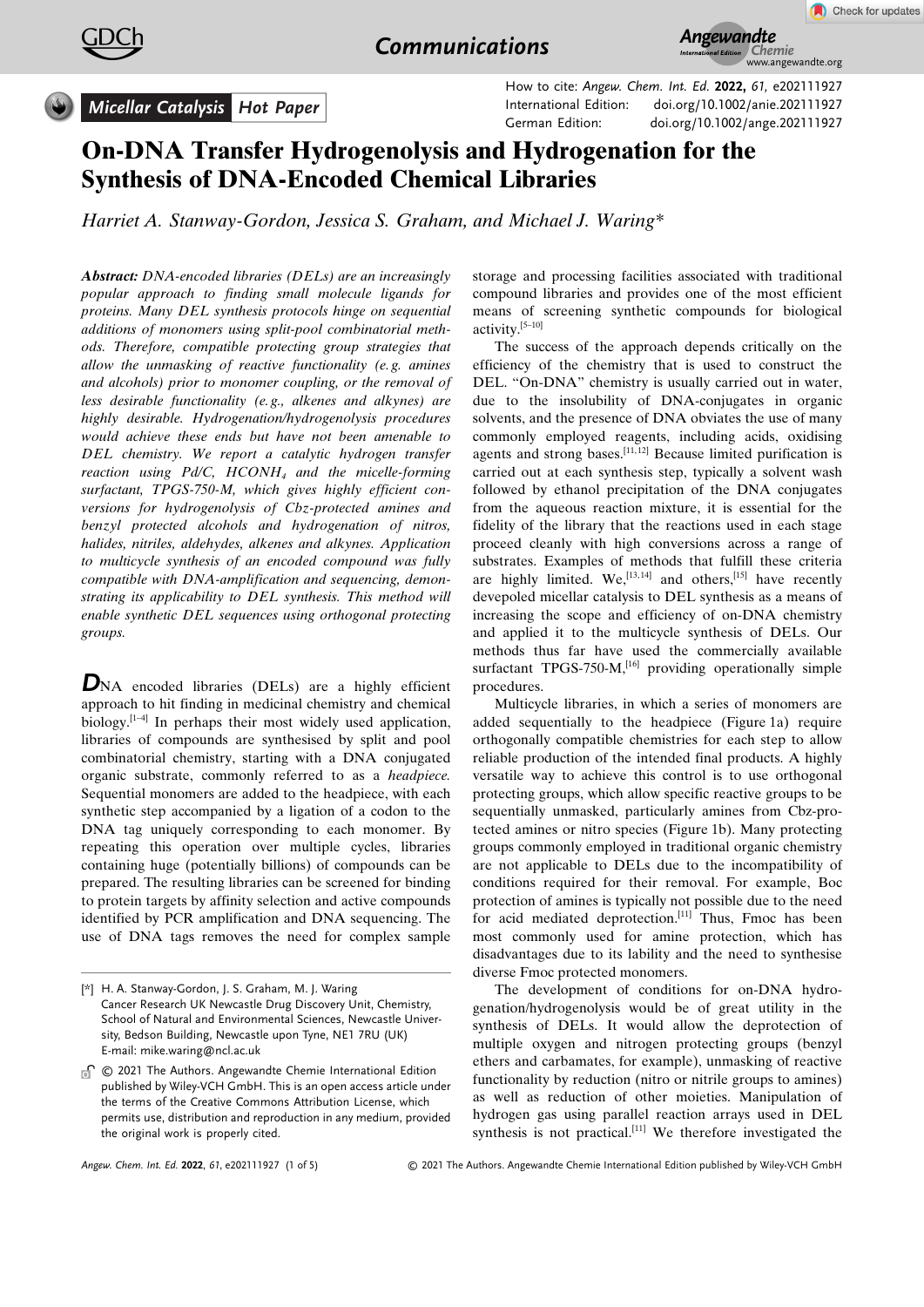



*Figure 1.* a) Schematic representation of multicycle DEL synthesis; b) Example multicycle DEL involving an amide coupling, Cbz-protected amine deprotection/nitro reduction, second amide coupling sequence; c) Postulated on-DNA transfer hydrogenation by association of micelles with DNA-tagged substrates on the catalyst surface.

application of micellar methodology to on-DNA hydrogenation using catalytic hydrogen transfer. Encouragingly, catalytic hydrogenation using micelle forming surfactants with hydrogen gas has been recently reported.<sup>[17-19]</sup> It has been shown that TPGS-750-M derived micelles can associate with metal surfaces in aqueous systems<sup>[20]</sup> and that the surfactant MC-1 associates with palladium on carbon.<sup>[21]</sup> We hypothesised that this system could promote on-DNA hydrogenation by localistion of the substrate bearing portion of the DNA conjugate to within a catalyst associated micelle structure in a manner analogous to that which is believed to occur in solution phase on-DNA micellar reactions (Figure 1c). If this could be combined with the palladium on carbon/ammonium formate catalytic hydrogen transfer system, it would provide a practical method for hydrogenation and hydrogenolysis of on-DNA substrates.

Initially, the hydrogenolysis of Cbz-protected amines and benzyl-protected alcohols was investigated. Ten carboxylic acids containing a range of benzyl carbamates (**2**–**8**, Table 1), benzylethers (**9**–**11**, Table 1), aryl nitro- and haloderivatives (**12**–**20**, Table 2) as well as alkenes, alkynes, nitriles and aldehydes (**21**–**25**, Table 2) were coupled to the headpiece amino-PEG4-hexylamido-DNA **1** (see SI) using established conditions.[14] This afforded a range of substrates for the initial investigation. Treatment of these substrates with palladium on carbon and ammonium formate in the presence of TPGS-750-M (either 2 or 3% in water), proceeded very well without the need for extensive optimisation (Table 1).

The hydrogenolysis of Cbz-protected glycine **2** proceeded smoothly to reveal glycine **27** with 100% conversion (Table 1). Substituted Cbz-protected aminoacids phenyl

*Angew. Chem. Int. Ed.* **2022**, *61*, e202111927 (2 of 5) © 2021 The Authors. Angewandte Chemie International Edition published by Wiley-VCH GmbH

| MONON                                                         |                                  | Pd/C, HCO <sub>2</sub> NH <sub>4</sub> ,<br>X% TPGS-750-M<br>MOMON |                   |  |
|---------------------------------------------------------------|----------------------------------|--------------------------------------------------------------------|-------------------|--|
| $X = -RNHCbz$<br>-ROBn                                        |                                  | $X = -RNH2$<br>$-ROH$                                              |                   |  |
| $-\mathsf{X}$                                                 | $-Y$                             | Conversion [%][a]                                                  | Conversion [%][b] |  |
| NHCbz<br>$\overline{c}$                                       | NH <sub>2</sub><br>27            | 100                                                                | 100               |  |
| NHCbz<br>Ph<br>3                                              | NH <sub>2</sub><br>Ph<br>28      | $100^{[c]}$                                                        | 100               |  |
| NHCbz<br>4                                                    | NH <sub>2</sub><br>29            | $100^{[c]}$                                                        | 100               |  |
| Cbz<br>5                                                      | 30                               | $100^{[c]}$                                                        | 100               |  |
| NHCbz                                                         | NH <sub>2</sub>                  | 100                                                                | 100               |  |
| 6<br>NHCbz<br>Ś.<br>7                                         | 31<br>NH <sub>2</sub><br>Ś<br>32 | 100 (90)                                                           | 100 (94)          |  |
| NHCbz<br>NHBoc<br>8                                           | NH <sub>2</sub><br>NHBoc<br>33   | 100                                                                | 100               |  |
| OBn<br>9                                                      | OH<br>34                         | 100                                                                | $100^{[c]}$       |  |
| OBn                                                           | OH                               | 100                                                                | $100^{[c]}$       |  |
| 10<br>OBn<br>11                                               | 35<br>$\sim$ OH<br>36            | 18                                                                 | 100               |  |
| Conditions: DNA conjugated X (1-5 nmol), 6.25 mM 10 wt% Pd/C, |                                  |                                                                    |                   |  |

 $0.5$  M HCO<sub>2</sub>NH<sub>4</sub>, TPGS-750-M, rt, 1200 rpm, 1 hr. Figures in parentheses show the total percentage of desired product formed relative to by-products where this was not 100%. [a] 2% TPGS-750-M. [b] 3% TPGS-750-M. [c] 2 hours.

alanine **3**, valine **4**, proline **5** and leucine **6** also gave 100% conversion to amines **28–31**. In the presence of 2% surfactant, **4** and **6** required a slightly longer reaction time (2 hours) to achieve full conversion. Methionine **7** gave 100% conversion, thus showing that the reaction proceeds in the presence of the thioether, a potential catalyst poison. In the presence of 2% surfactant, a small amount (7%) of C-S hydrogenolysis (loss of -SMe) was observed, which was not seen with 3% surfactant. In both cases there were also traces of uncharacterised byproducts formed. ɛ-Boc,α-Cbzlysine **8** underwent hydrogenolysis of the Cbz group with 100% conversion to monoamine **33** with the Boc group fully intact, showing that orthogonal amine deprotections can be readily achieved.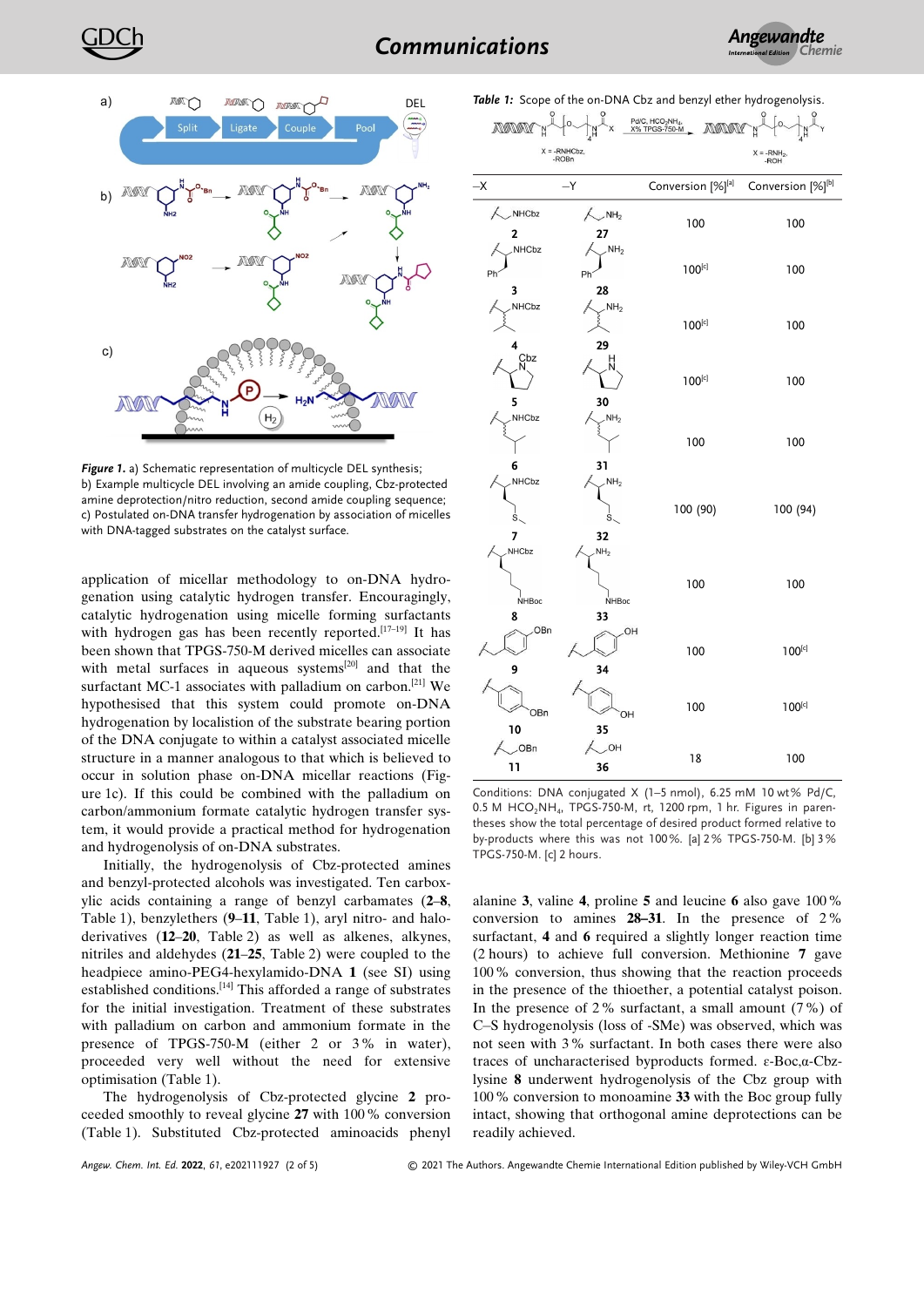| <b>THE 2.</b> OTHER Hansier hydrogenation of the groups,<br>$i$ a $i$ ucs,<br>alkenes, nitriles and aldehydes. |                                |                                                                    |                                                                      |  |
|----------------------------------------------------------------------------------------------------------------|--------------------------------|--------------------------------------------------------------------|----------------------------------------------------------------------|--|
| <b><i>ROUROUK</i></b>                                                                                          | $\circ$                        | Pd/C, HCO <sub>2</sub> NH <sub>4</sub> ,<br>X% TPGS-750-M<br>MONON | i                                                                    |  |
|                                                                                                                | $X = -ArNO2, -alkenelalkynyl,$ |                                                                    | $X = -ArNH2$ ,<br>-alkyl,                                            |  |
| -Hal,                                                                                                          | -ArCN<br>-ArCHO                |                                                                    | -Н,<br>-ArCH <sub>2</sub> NH <sub>2</sub> ,<br>-ArCH <sub>2</sub> OH |  |
| $-\mathsf{X}$                                                                                                  | $-Y$                           | Conversion [%][a]                                                  | Conversion [%][b]                                                    |  |
| NO <sub>2</sub>                                                                                                | NH <sub>2</sub>                | 100                                                                | 100                                                                  |  |
| 12                                                                                                             | 37                             |                                                                    |                                                                      |  |
| NO <sub>2</sub>                                                                                                | NH <sub>2</sub>                | 100                                                                | 100                                                                  |  |
| 13<br>OMe<br>NO <sub>2</sub>                                                                                   | 38<br>OMe<br>NH <sub>2</sub>   | 100                                                                | 100                                                                  |  |
| 14<br>NO <sub>2</sub><br>O                                                                                     | 39<br>NH <sub>2</sub><br>O     |                                                                    |                                                                      |  |
| OMe                                                                                                            | OMe                            | 100                                                                | 100                                                                  |  |
| 15<br>NO <sub>2</sub><br>Me                                                                                    | 40<br>NH <sub>2</sub><br>Me    | $100^{[c]}$                                                        | 100                                                                  |  |
| 16<br>Me<br>NO <sub>2</sub>                                                                                    | 41<br>Me<br>NH <sub>2</sub>    | 100                                                                | 100                                                                  |  |
| 17<br>18                                                                                                       | 42<br>43                       | 100                                                                | 100                                                                  |  |
| Br                                                                                                             | 43                             | 60                                                                 | 100                                                                  |  |
| 19<br>CI<br>N<br>20                                                                                            | 44                             | 0                                                                  | 100 (95)                                                             |  |
| 21                                                                                                             | 45                             | 100                                                                | 100                                                                  |  |
|                                                                                                                | 46                             | 100                                                                | 100                                                                  |  |
| 22                                                                                                             |                                | 0                                                                  | 100                                                                  |  |
| 23                                                                                                             | 47                             | 100                                                                | 100                                                                  |  |
| 24<br>CN<br>25                                                                                                 | 47<br>NH <sub>2</sub><br>48    | 48 (39)                                                            | 97 (67)                                                              |  |
|                                                                                                                |                                |                                                                    |                                                                      |  |

*Table 2:* On-DNA transfer hydrogenation of nitro groups, halides,

*Table :* (Continued)



Conditions: DNA conjugated X (1–5 nmol), 6.25 mM 10 wt% Pd/C,  $0.5$  M HCO<sub>2</sub>NH<sub>4</sub>, TPGS-750-M, rt, 1200 rpm, 1 hr. Figures in parentheses show the total percentage of desired product formed relative to by-products where this was not 100%. [a] 2% TPGS-750-M. [b] 3% TPGS-750-M. [c] 2 hours.

4-Benzyloxy- phenylacetamide **9** and benzamide **10** underwent benzyl ether cleavage cleanly with full conversion to phenols **34** and **35**. Interestingly, the aliphatic ether benzyloxyacetamide **11** required 3% TPGS-705-M to achieve full conversion. These results show that *N*-Cbz or *O*-benzyl protecting groups can be quantitatively removed by hydrogenolysis under these conditions on a wide variety of relevant substrates.

Encouraged by the results of the hydrogenolysis, hydrogenation reactions of a range of functional groups were investigated under the same conditions (Table 2). Aromatic nitro groups (compounds **12**–**17**) reduced quantitatively to the corresponding anilines **37**–**42**, showing that a range of *o*-, *m*-, *p*- substituents including methyl- and methoxy- are tolerated. The 2-nitro-4-methyl substrate **16** required longer reaction time with 2% surfactant.

Aryl halides **18**–**20** also underwent reduction under the same conditions, although *o*-bromophenyl **19** required 3% TPGS to achieve full conversion. The 2-chloropyridine **20** gave no reaction with 2% but proceeded to 100% conversion with 3% surfactant. In this case 5% hydrolysis to the pyridone was also observed.

Alkene (**22** and **23**) and alkyne (**24**) containing substrates underwent quantitative hydrogenation to the corresponding alkanes **46** and **47**, with the *trans*-disubstituted alkene **23** requiring 3% surfactant for the reaction to proceed. The benzonitrile **25** reduced less well but still gave appreciable amounts of the desired benzylamine **48**, especially with 3% surfactant (97% conversion, 67% product). The *p*-benzaldehyde **26** reduced to benzyl alcohol **49** efficiently, with slightly cleaner reaction at the higher surfactant concentration (94% vs. 91%). The byproduct of the nitrile and aldehyde reductions corresponded to the methyl derivative in both cases (HRMS), presumably arising from hydrogenolysis of **48** and **49**.

Reduction of alkenes and alkynes is potentially useful in DEL synthesis since these functionalities are sometimes undesirable in screening compounds—being metabolically vulnerable, for example. They could, however, be introduced in library synthesis protocols using, for example, palladium-mediated couplings. The reduction would be useful in removing this functionality and introducing greater sp<sup>3</sup> character into the library products.

Comparative experiments established the necessity of agitation and the addition of the surfactant. Carrying out the

*Angew. Chem. Int. Ed.* **2022**, *61*, e202111927 (3 of 5) © 2021 The Authors. Angewandte Chemie International Edition published by Wiley-VCH GmbH

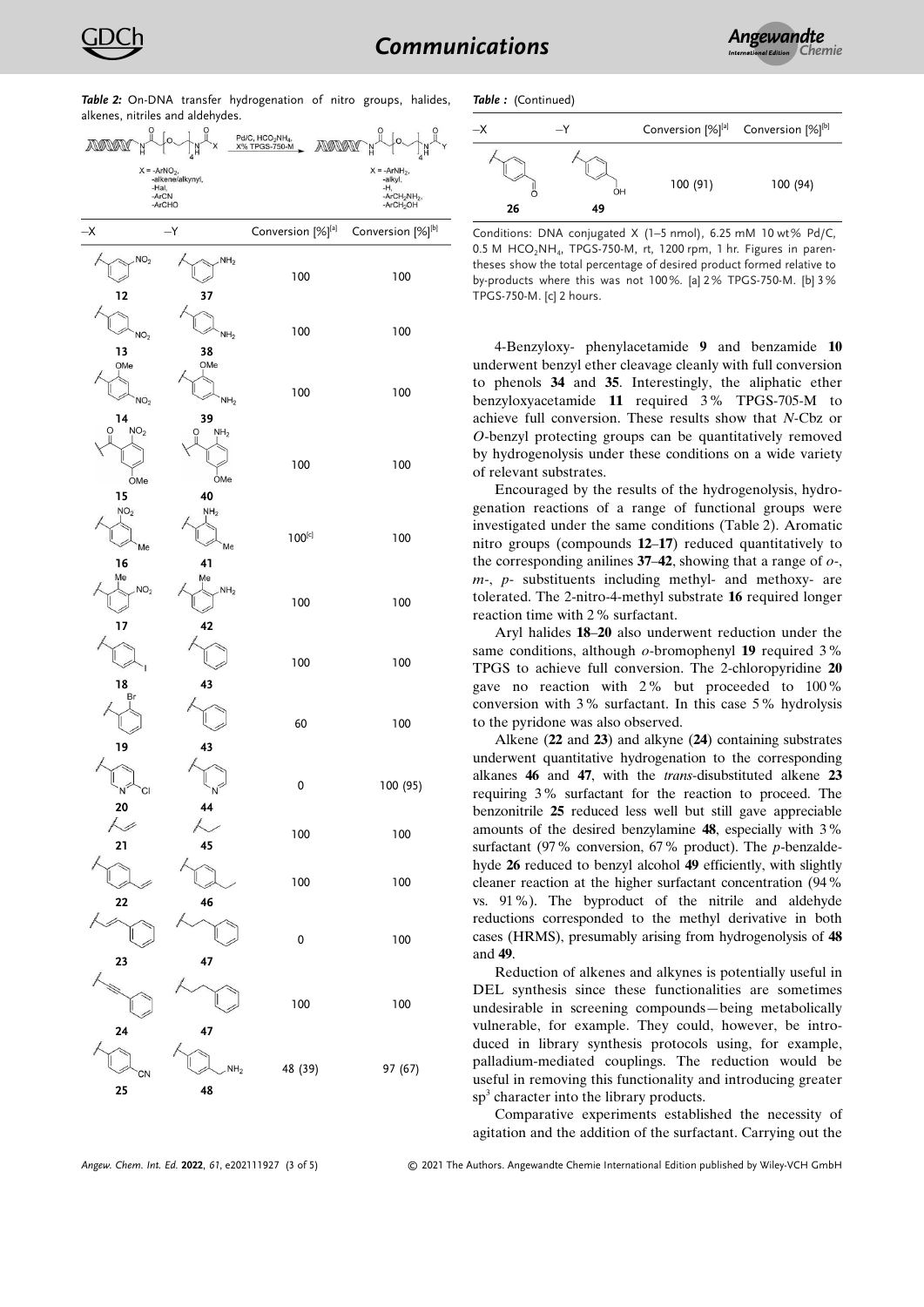hydrogenolysis of the *N*-Cbz-protected phenylalanine conjugate **3** without shaking resulted in only 67% conversion to the amine product after 1 hour (see ESI). Carrying out the reactions of the Cbz-phenylalanine **3**, benzyloxyacetamide **9**, 2-nitro-4-methoxyphenyl **15** and 4-vinylphenyl **22** in the absence of TPGS-750-M resulted in almost total loss of DNA-conjugated material (*<*1% recovery in all cases, Table S3). This, coupled with the increased reactivity with higher surfactant concentrations observed for the less reactive substates, demonstrates the beneficial role that the TPGS-750-M plays in both the reaction efficiency and the protection of the DNA.

It is notable that increasing surfactant concentration from 2 to 3% apparently leads to more forcing reaction conditions. The increased concentration of surfactant may lead to greater solubility of more hydrophobic substrates in the reaction medium. Additionally higher surfactant concentrations may lead to more of the active catalyst surface being associated with the surfactant and therefore a greater effective concentration of palladium hydride species in proximity with the DNA-conjugated substrates. It has been shown that the rate and extent of substrate adsorption onto the catalyst is an important determinant of the rate of traditional heterogeneous palladium catalysed hydrogenations, especially at high hydrogen coverage.[22] Related to this latter point, it is interesting that *trans*-alkene **23** was only reduced in the presence of 3% TPGS-750-M whereas the analogous alkyne **24** reduced completely with 2% surfactant. It has been shown that the adsorption of alkynes to palladium surfaces is energetically more favourable than for the corresponding *trans*-alkenes.[22] Hence the increased surfactant concentration may be required to promote sufficient adsorption of **23**. This implies that **23** is not an intermediate in the reduction of **24**, which may proceed without dissociation of the intermediates from the catalyst surface (or proceed via the *cis* isomer).

During the course of this work, an alternative method for hydrogenation using  $Pd(OAc)$ , and  $NaBH<sub>4</sub>$  as the hydrogen source was published.<sup>[23]</sup> To compare the performance of our method Cbz-protected phenyl alanine **3**, benzyloxyacetamide **9**, benzonitrile **25** and benzaldehyde **26** were subjected to the  $Pd(OAc)/NaBH_4$  conditions (Table S4). They performed similarly for **3** (100% conversion) but failed to give any conversion with **9** or **25**. Benzaldehyde 26 reduced cleanly to the alcohol.<sup>1</sup> These results suggest that the micellar hydrogen transfer reaction is comparable with existing methods for Cbz deprotection but is advantageous in that it is capable of hydrogenolysing benzyl ethers.

To demonstrate the applicability of the methodology to DEL synthesis, a representative encoded compound was synthesised using a 3-cycle sequence of amide coupling, Cbz-deprotection and second amide coupling (Scheme 1a). Cbz-protected valine was coupled to headpiece amino-PEG4-hexylamido-DNA **1** to give amide **4**. Cbz-hydrogenolysis proceeded cleanly to reveal the amine **29**, which



*Scheme 1.* a) Synthesis of 3-cycle encoded compound. Conditions: i). Cbz-Val-OH (0.5 M), HATU (0.5 M), lutidine (2 M), 3.5% TPGS-750-M, 45 °C, 16 h, 46% yield; ii) 10 wt% Pd/C (6.25 mM), HCO<sub>2</sub>NH<sub>4</sub> (0.5 M), 2% TPGS-750-M, rt, 1200 rpm, 2 h, 41% yield; iii) Benzoic acid (0.5 M), HATU (0.5 M), lutidine (2 M), 3.5% TPGS-750-M, 45 °C, 16 h 61% yield; b) Synthesis of representative encoded compound. Conditions: i) Ligation (primer and library codon), 100% yield; ii) a. Ligation (first monomer codon), b. Cbz-Val-OH (0.5 M), HATU (0.5 M), lutidine (2 M), 3.5% TPGS-750-M, 45 °C, 16 h, iii) 10 wt% Pd/ C (6.25 mM), HCO<sub>2</sub>NH<sub>4</sub> (0.5 M), 2% TPGS-750-M, rt, 1200 rpm, 2 h, 59% yield over 3 steps; iv) a) Ligation (closing primer and second monomer codon), b) benzoic acid ((0.5 M), HATU (0.5 M), lutidine (2 M), 3.5% TPGS-750-M, 45 °C, 16 h, 58% yield over 2 steps. Yields determined by Nanodrop™ spectrophotometry.

underwent a second amide coupling with benzoic acid to give bisamide **50** in 12% overall yield. The reactions proceeded with quantitative conversions, the reduction in overall yield is likely associated with losses during handling on small scale during this procedure and is not representative of what could be expected in a DEL synthesis protocol (see below).

This synthetic sequence was repeated coupled with DNA codon ligation (Scheme 1b). In this case, the synthesis started with ligation of a primer sequence and unique identifier to give headpiece **51**, followed by ligation of a cycle 1 monomer codon prior to the first amide coupling to give Cbz protected **52**. Cbz hydrogenolysis to amine **53** was followed by ligation of the second codon and closing primer sequence, then acylation with benzoic acid to give fully encoded bisamide **54** in 34% overall yield. PCR amplification of **54**, followed by next-generation DNA sequencing proceeded well with 72% of the reads corresponding to the expected sequence for both the substrate and complementary strands (338 596 total reads).

To quantify the amount of amplifiable DNA recovered after the hydrogenation reaction, a sample of the coded substrate was subjected to the reaction conditions. Equal quantities of the starting material and recovered DNA from the reaction were subjected to qPCR. This showed that the

<sup>&</sup>lt;sup>1</sup>The reduction of benzaldehyde under the Pd(OAc)<sub>2</sub>/NaBH<sub>4</sub> conditions is noteworthy: in the literature report, it is claimed that these conditions do not reduce aldehydes, although the reported analytical data are not definitive.